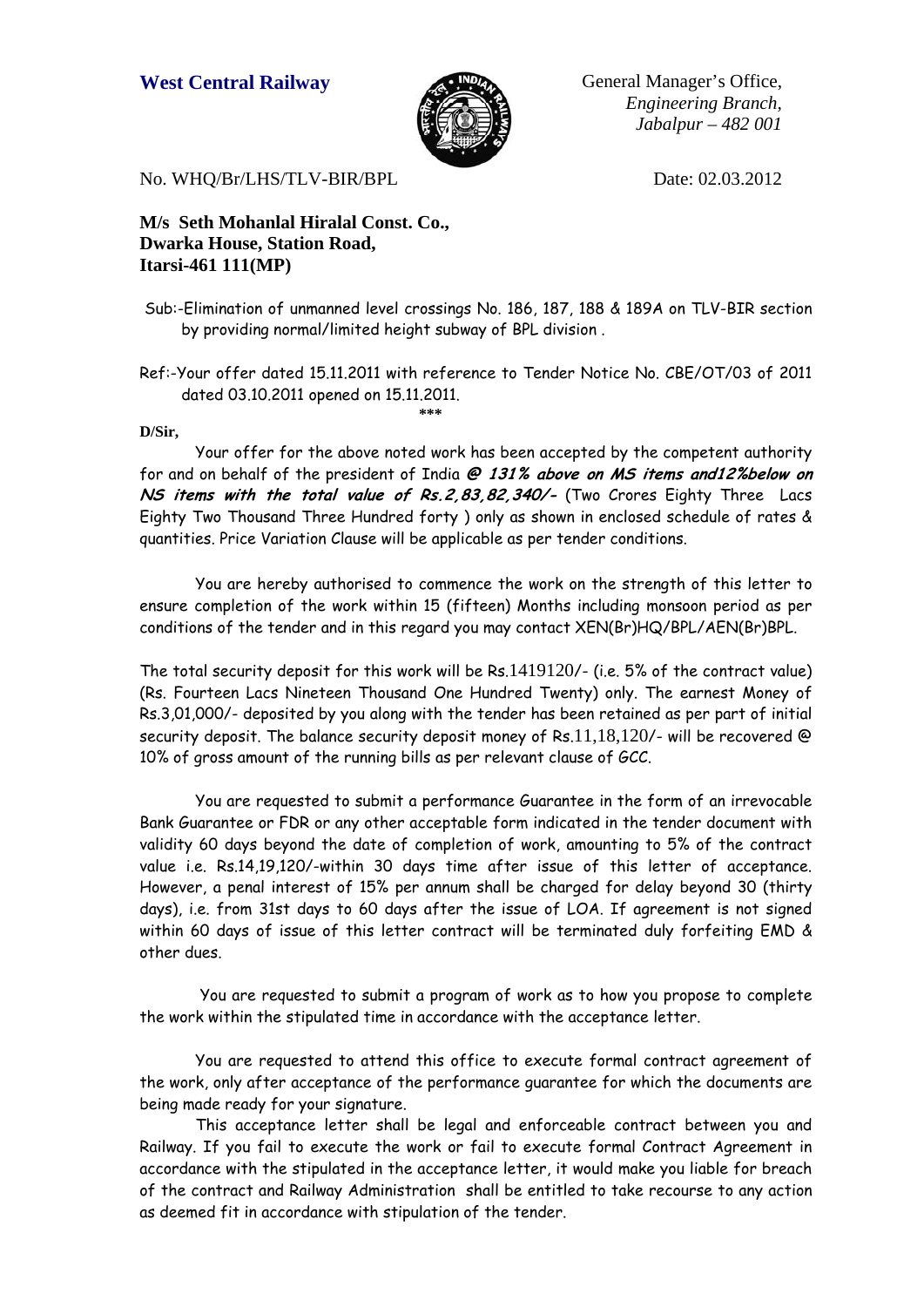You are advised to get yourself registered immediately under the contract and labour (regulation and Abolition) Act.1970 with the concerned Regional Labour Commissioner. Further you should intimate the date of commencement and completion of the work to the concerned Regional Labour Commissioner.

 While every care has been taken to fully incorporate the decision of the Accepting Authority regarding acceptance of your offer, the Railway Administration reserves the rights to correct the inadvertent mistakes which may have occurred in communication of the accepted rates and other terms and conditions at the time of signing the formal Contract Agreement between the contractor and the Railway administration.

Kindly acknowledge receipt of this letter.

**Yours faithfully,** 

 **(A. K. Hajare) Dy.CE(Br)Line/BPL**  For and on behalf of the President of India. Copy forwarded for information & necessary action to: -

FA & CAO/JBP & Sr. DFM/BPL XEN (Br) HQ/BPL, AEN(Br)BPL Principal Director of Audit, JBP Assistance Labour Commissioner –BPL

**For General Manager (Works)JBP**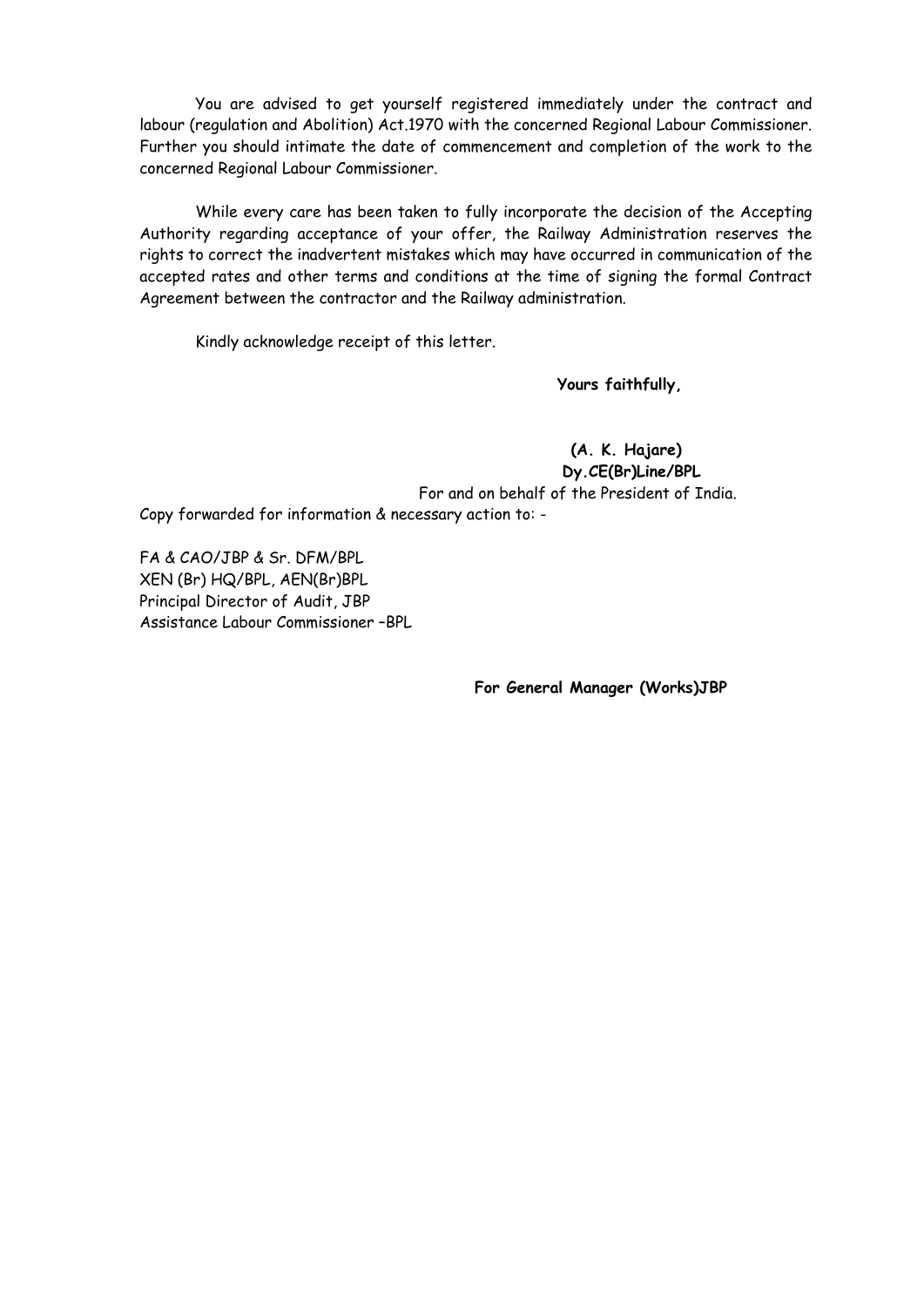## **Schedule -A Name of work: Elimination of unmanned level crossings No. 186, 187, 188 & 189A on TLV-BIR section by providing normal/limited height subway of BPL division.**

| Sr.<br><b>No</b> | Item No. | Description of item                                                                                                                                                                                                                                                                                                                                                                                                                                                                                                         | Unit           | Qty.  | Rate    | Amount     |
|------------------|----------|-----------------------------------------------------------------------------------------------------------------------------------------------------------------------------------------------------------------------------------------------------------------------------------------------------------------------------------------------------------------------------------------------------------------------------------------------------------------------------------------------------------------------------|----------------|-------|---------|------------|
| 1                | 01301    | Earthwork in embankment as per specification by<br>mechanical means including excavation from<br>borrow pits in all kinds of soil, leading, spreading,<br>the earth in layers of specified thickness and<br>dressing up all slopes, surfaces etc. complete.                                                                                                                                                                                                                                                                 | m <sub>3</sub> | 200   | 20.75   | 4150.00    |
| 2                | 01105    | Extra for compaction, as per 2720 Part-VIII<br>watering and rolling each layer not exceeding<br>30cms. with contractor's labour, material, power<br>driven roller, crew, fuel etc. for each work in<br>embankment in all types of soil including breaking<br>clods and watering to obtain optimum moisture<br>content and to achieve 98% maximum dry density<br>as per heavy compaction test for modified proctor<br>compaction test, except in cohesion-less soil where<br>the compaction will be as per IS 2720 Part-XIV. | m <sub>3</sub> | 200   | 7.20    | 1440.00    |
| 3                | 01302    | Earthwork in cutting by mechanical means as per<br>specification including side drains, trolly refuges<br>etc. in all type of soil including excavation and<br>dressing of side slopes and leading spoil to spoil<br>dumps or for adjacent embankment including<br>approach of bridges. The work of spreading the<br>earth in layer, breaking the clods and dressing of<br>adjoining embankments will be paid extra under<br>item No.01207                                                                                  | m <sub>3</sub> | 11100 | 27.65   | 306915.00  |
| $\overline{4}$   | 01207    | Extra for spoils, such as from cutting, foundations,<br>nallah diversions etc. led to bank and spreading the<br>same in layer including breaking of clods, etc. and<br>dressing                                                                                                                                                                                                                                                                                                                                             | m3             | 11100 | 4.45    | 49395.00   |
| 5                | 01402    | Excavation to Railway's specification in ordinary<br>soil, black cotton, red soil, sandy loam, clay or soft<br>murum                                                                                                                                                                                                                                                                                                                                                                                                        | m <sub>3</sub> | 1680  | 62.90   | 105672.00  |
| 6                | 01403    | Excavation to Railway's specification in hard<br>murum, kunkar, stiff clay or bituminous and<br>macadam surface of any description like water<br>bound macadam etc.                                                                                                                                                                                                                                                                                                                                                         | m <sub>3</sub> | 120   | 68.85   | 8262.00    |
| 7                | 01502    | Filling Railway's sand, ashes, loose murum or<br>suitable granular material in foundations, plinth,<br>floor and behind abutments and wing walls in 20<br>cms. layers including watering and ramming                                                                                                                                                                                                                                                                                                                        | m <sub>3</sub> | 60    | 24.70   | 1482.00    |
| 8                | 02103    | Cement concrete 1:2:4 with 20 mm graded stone<br>aggregate for all works in sub-structure and<br>superstructures including all types of shuttering<br>/centering etc. complete.                                                                                                                                                                                                                                                                                                                                             | m <sub>3</sub> | 1260  | 2039.85 | 2570211.00 |
| 9                | 20203    | Supplying and stacking as directed at indicated<br>places coarse, sand, shingle etc. size ranging from<br>coarse sand to shingle up to not more than 20 mm<br>size.                                                                                                                                                                                                                                                                                                                                                         | m3             | 60    | 93.85   | 5631.00    |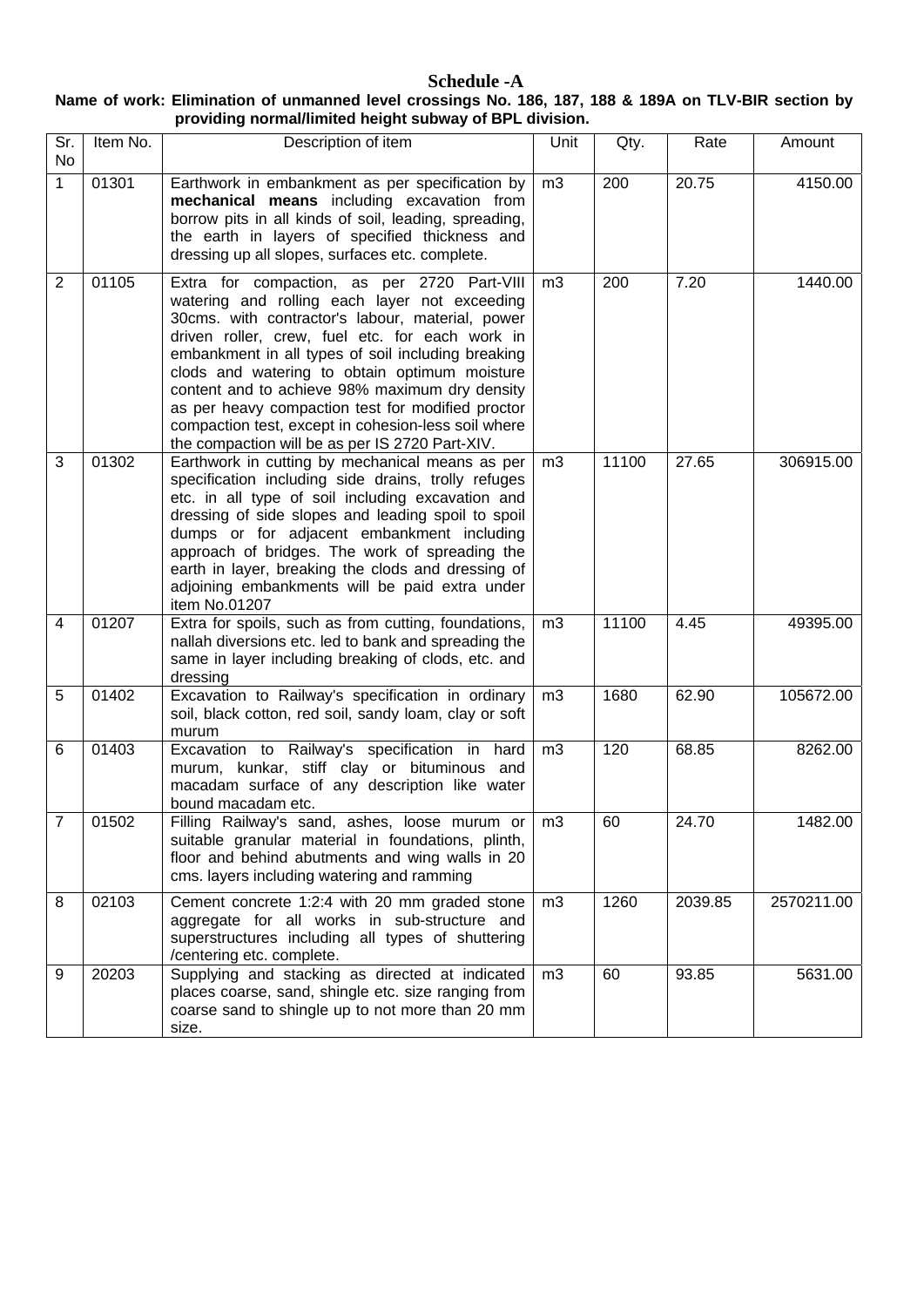| <b>SN</b> | Item No.     | Description of item                                                                                                                                                                                                                                                                                                                                                                                                                                                                                                                                                                                                                                                                                                                                                                                                                                                                                                                                                                                                                                                                                                                                                                | Unit           | Qty.           | Rate     | Amount   |
|-----------|--------------|------------------------------------------------------------------------------------------------------------------------------------------------------------------------------------------------------------------------------------------------------------------------------------------------------------------------------------------------------------------------------------------------------------------------------------------------------------------------------------------------------------------------------------------------------------------------------------------------------------------------------------------------------------------------------------------------------------------------------------------------------------------------------------------------------------------------------------------------------------------------------------------------------------------------------------------------------------------------------------------------------------------------------------------------------------------------------------------------------------------------------------------------------------------------------------|----------------|----------------|----------|----------|
| 10        | 01509(b)     | Placing boulders/stones behind abutment by hand<br>packing to required height and width as per<br>Railway's specification and directions of Engineer-<br>In-charge. b) Contractor's boulders                                                                                                                                                                                                                                                                                                                                                                                                                                                                                                                                                                                                                                                                                                                                                                                                                                                                                                                                                                                       | m <sub>3</sub> | 500            | 124.65   | 62325.00 |
| 11        | 13301<br>(d) | Supplying, jointing<br>and fixing<br>in<br>building<br>unplasticized (rigid) PVC pipes with all specials<br>and mild steel clamps, including cutting holes in<br>masonry and concrete where necessary and<br>making them good and fixing cleats etc. including<br>solvent cement for jointing purposes, conforming to<br>I.S.4985 to withstand a test pressure of 6 gs./cm <sup>2</sup><br>d) 75mm outside dia 2.6mm wall thickness Note:-<br>This item shall be operated for provision of PVC<br>pipe in weep holes without any specials, clamps<br>etc. . Rate for this item should be quoted<br>accordingly.                                                                                                                                                                                                                                                                                                                                                                                                                                                                                                                                                                    | m              | 525            | 152.40   | 80010.00 |
| 12        | 17203(e)     | Supplying, laying and cement jointing in C.M. 1 : 2<br>R.C.C. heavy duty, non-pressure pipe (class NP3),<br>including collars all type of jointing material,<br>including excavation filling in and consolidating<br>upto a depth of 2.00 metres pipes. Pipes<br>Conforming to IS 458. (e) 600 mm bore, 80 mm<br>thickness.                                                                                                                                                                                                                                                                                                                                                                                                                                                                                                                                                                                                                                                                                                                                                                                                                                                        | m              | 16             | 950.85   | 15213.60 |
| 13        | 02101        | Cement concrete 1:3:6 in foundations with 40mm<br>graded stone aggregate with shuttering as required                                                                                                                                                                                                                                                                                                                                                                                                                                                                                                                                                                                                                                                                                                                                                                                                                                                                                                                                                                                                                                                                               | m3             | 55             | 1383.90  | 76114.50 |
| 14        | 19123        | Dismantling steel work, up to a height of 10 metres.                                                                                                                                                                                                                                                                                                                                                                                                                                                                                                                                                                                                                                                                                                                                                                                                                                                                                                                                                                                                                                                                                                                               | Tonne          | 24             | 458.85   | 11012.40 |
| 15        | 12116        | Erecting structural steel work including bolts with<br>nuts and washers with all Contractor's labour,<br>equipment, tools, plants, and service bolts, etc.<br>including welding (wherever required) complete in<br>all respects. Work shall be carried out as per the<br>following IRS Specifications and /or I.S. standards<br>directed<br>Engineer.<br>by<br>as<br>IRS Specification No. B-2-63 for erection and<br>(i)<br>riveting of bridge work.<br>(ii) IRS Specification No. B-3-61 part 3 for general<br>steel structures (other than girder bridges).<br>(iii) IRS Specification No. B-3-61 part 4 for iron &<br>steel tank stagings.<br>(iv) IRS code of practice for metal arc. welding in<br>mild steel bridges carrying rail, rail-cum-road or<br>pedestrian traffic (welded bridges code)<br>$(v)$ IS-816 for general welding $(g)$ In<br><b>IRS</b><br>roofs, sheds, trusses(including steel work in north<br>light glazing), sliding doors, cabin steel work<br>(except lever frame works in RSJ's), racks in<br>offices and sheds, gantry, columns, level crossing<br>gate, gate leaves, gate posts, and other<br>miscellaneous steel work at isolated locations. | Tonne          | 19             | 3951.05  | 75069.95 |
| 16        | 12102 b      | Supplying, fabricating & erecting steel work riveted<br>bolted or welded in built up sections, including<br>cutting, bending and straightening, drilling, riveting,<br>handling, hoisting and fixing in position etc.,<br>complete upto 6 meters height above ground level<br>including applying a priming coat of approved steel<br>primer etc. complete with contractor's steel.<br>(b) In flats and plates.                                                                                                                                                                                                                                                                                                                                                                                                                                                                                                                                                                                                                                                                                                                                                                     | Tonne          | $\overline{2}$ | 25960.95 | 51921.9  |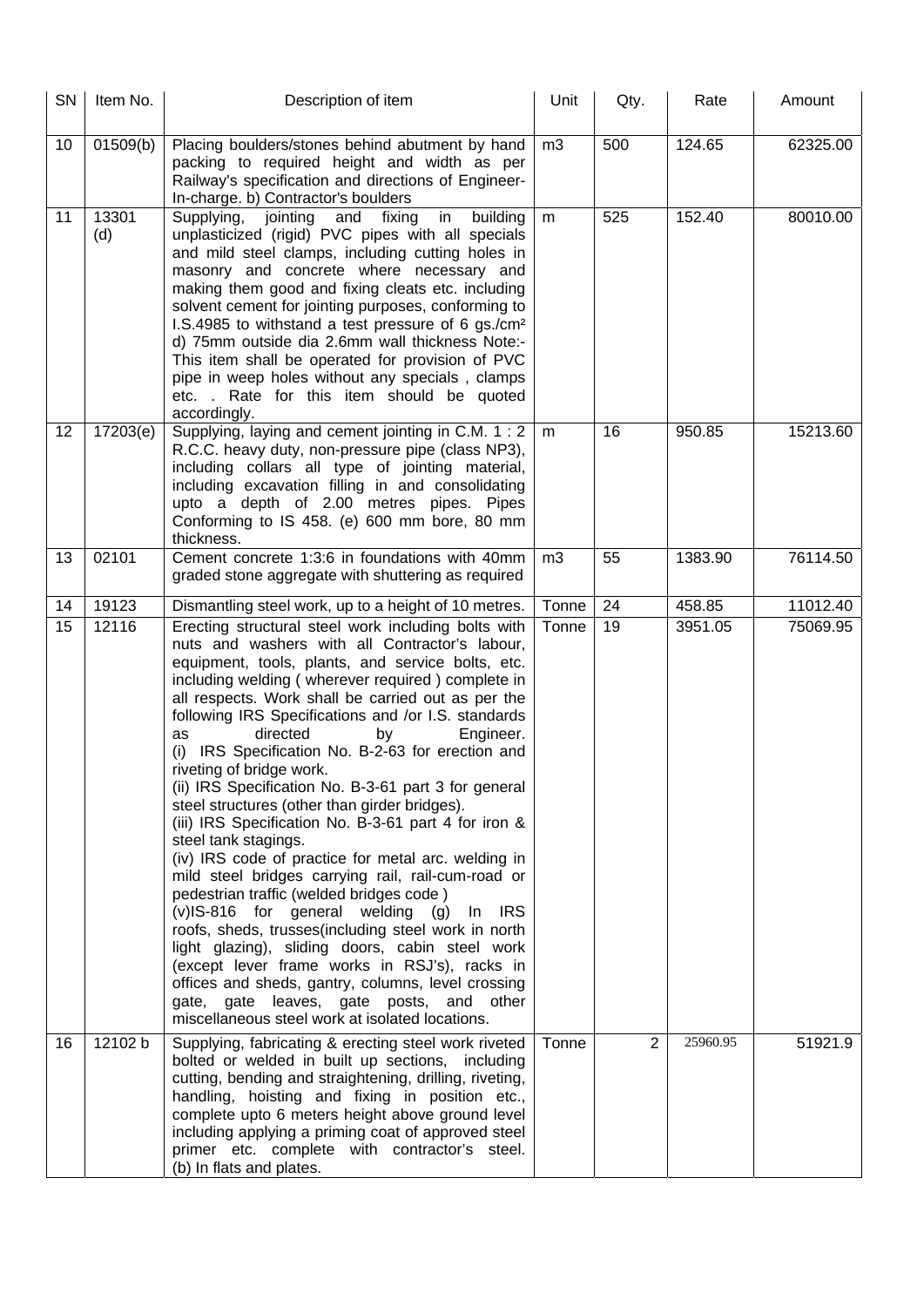| SN | Item No. | Description of item                                                                                                                                                                                                                                                                                                                                                                                                                                  | Unit                 | Rate<br>Qty.  |                  | Amount                 |
|----|----------|------------------------------------------------------------------------------------------------------------------------------------------------------------------------------------------------------------------------------------------------------------------------------------------------------------------------------------------------------------------------------------------------------------------------------------------------------|----------------------|---------------|------------------|------------------------|
| 17 | 12108    | Providing correct size holding down bolts with nuts<br>and washers and washer plates etc. complete in all<br>respect.                                                                                                                                                                                                                                                                                                                                | Kg                   | 1270<br>34.40 |                  | 43688.00               |
| 18 | 02112    | Extra for fixing Railway's holding down bolts<br>including fixing and removing contractor's sleeve<br>pipes for grouting space wherever required<br>including grouting the space with approved quality<br>Epoxy Grout material as per manufactures<br>specification (max. length of 15cm shall be<br>measured above the level of hole and paid at the<br>same rate without deduction. Length above 15cm<br>above level of the hole shall be ignored) | m                    | 128           | 167.10           | 21388.80               |
| 19 | 09307(b) | Painting with ready mixed paint of approved<br>standard, quantity and shade on steel works<br>supplying required quantity b) Two Coats or more<br>to give uniform shade for new work.                                                                                                                                                                                                                                                                | 10m2                 | 200           | 103.60           | 2072.00                |
| 20 | 02210    | Reinforced controlled<br>M35<br>cement<br>concrete<br>excluding reinforcement                                                                                                                                                                                                                                                                                                                                                                        |                      |               |                  |                        |
|    |          | a) In foundations including shuttering, dewatering<br>etc. except in raft and pile foundations.                                                                                                                                                                                                                                                                                                                                                      | m <sub>3</sub>       | 155           | 2960.40          | 458862.00              |
|    |          | c) In walls, floors, slabs, chajjas etc using<br>plywood/steel shuttering and staging                                                                                                                                                                                                                                                                                                                                                                | m <sub>3</sub>       | 545           | 3771.85          | 2055658.25             |
| 21 | 02206    | Pre-cast reinforced controlled concrete including<br>fabricating required moulds, shuttering, staging,<br>casting, finishing, scaffolding etc. with contractor's<br>labour, materials complete excluding reinforcement<br>for all types of works including fixing with cement<br>mortar 1:2 at all locations with all lead and lifts.<br>b) M 25                                                                                                     | m <sub>3</sub>       | 67            | 2715.90          | 181965.30              |
| 22 | 02108    | Providing mass controlled cement concrete M-20<br>with 25 to 40mm size graded machine crushed<br>stone aggregate including form work, shuttering,<br>mixing, placing, compacting, finishing the surface<br>and adding required water reducing (Plasticizer)<br>admixture to control water cement ratio with all<br>labour and material all lead, lift etc. complete.                                                                                 |                      |               |                  |                        |
|    |          | b) Cement concrete M-20 in sub-structure and<br>super-structure, in abutments, piers, wing walls,<br>return walls other similar structure including ballast<br>retainer.                                                                                                                                                                                                                                                                             | m <sub>3</sub>       | 100           | 2252.90          | 225290.00              |
| 23 | 11101    | Preparation of sub-grade by excavating earth to<br>required (an average of upto 22.5 cm) depth,<br>dressing to camber and consolidating with road<br>roller including making good the undulations etc.<br>and disposal of surplus earth lead up to 100<br>metres.                                                                                                                                                                                    | m2                   | 9575          | 19.60            | 187670.00              |
| 24 | 11102    | Consolidation of sub-grade with power road roller<br>of 8 to 12 tonne capacity including making good<br>the undulations etc. with earth or quarry spoils etc.<br>and re-rolling the sub-grade.                                                                                                                                                                                                                                                       | m2                   | 9575          | 0.65             | 6223.75                |
| 25 | 11103    | Supplying and stacking of graded stone aggregate<br>at site of size as per specification.                                                                                                                                                                                                                                                                                                                                                            |                      |               |                  |                        |
|    |          | a) 90 mm to 45 mm                                                                                                                                                                                                                                                                                                                                                                                                                                    | m3                   | 1258          | 310.40           | 390483.20              |
|    |          | b) 63 mm to 45 mm<br>c) 53 mm to 22.4 mm                                                                                                                                                                                                                                                                                                                                                                                                             | m3<br>m <sub>3</sub> | 738<br>738    | 318.00<br>331.15 | 234684.00<br>244388.70 |
|    |          |                                                                                                                                                                                                                                                                                                                                                                                                                                                      |                      |               |                  |                        |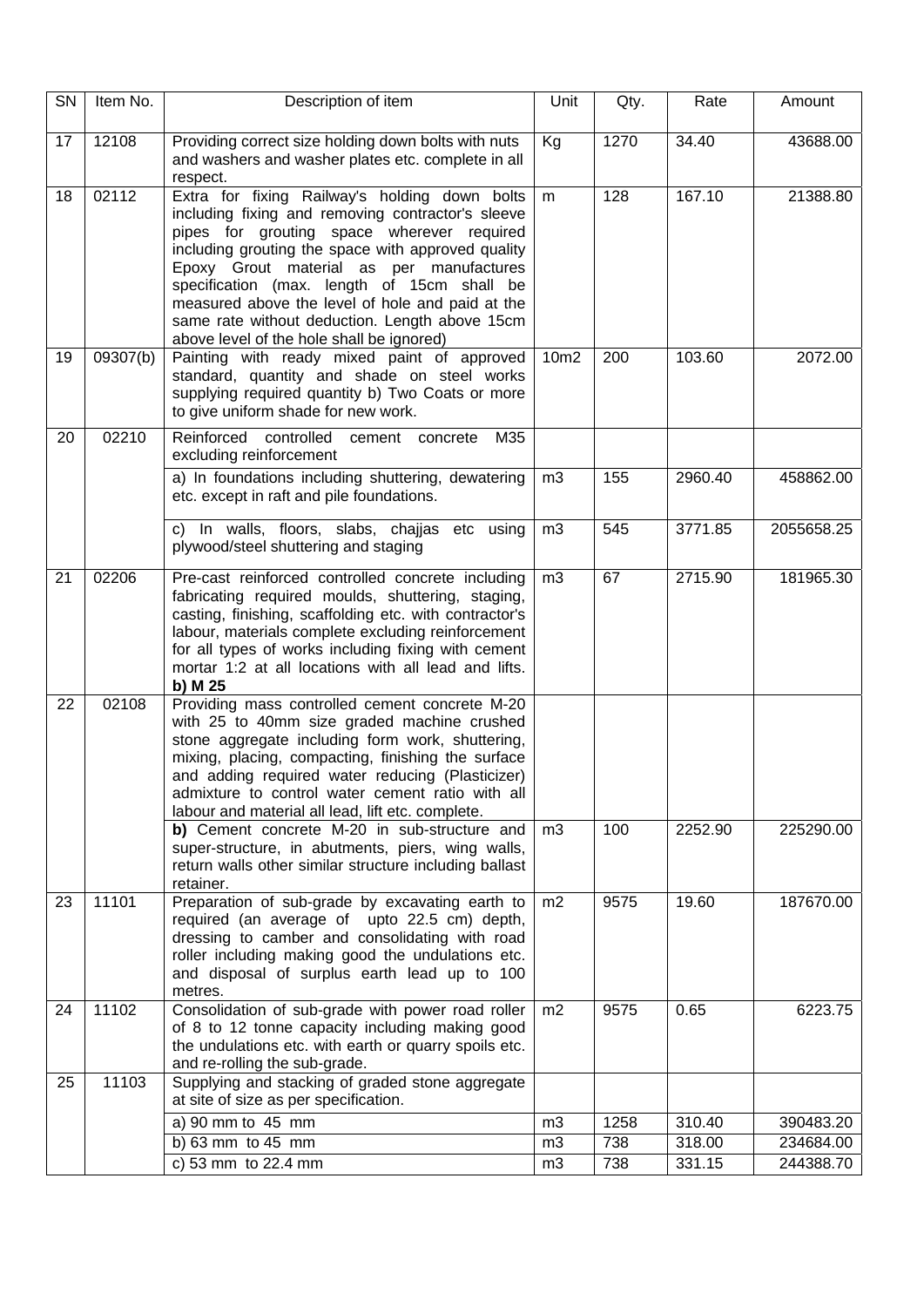| SN | Item No.     | Description of item                                                                                                                                                                                                                                                                                                                                                                                              | Unit           | Qty.             | Rate   | Amount    |
|----|--------------|------------------------------------------------------------------------------------------------------------------------------------------------------------------------------------------------------------------------------------------------------------------------------------------------------------------------------------------------------------------------------------------------------------------|----------------|------------------|--------|-----------|
| 26 | 11104        | Supplying<br>and<br>stacking<br>of<br>stone<br>screening/chippings at site 13.2 mm or 11.2 mm<br>size as per specification.                                                                                                                                                                                                                                                                                      | m <sub>3</sub> | $\overline{546}$ | 261.15 | 142587.90 |
| 27 | 11105        | Supplying and stacking of soft murum at site                                                                                                                                                                                                                                                                                                                                                                     | m3             | 100              | 130.10 | 13010.00  |
| 28 | 11107        | Laying water bound macadam as per Railway<br>Specification with specified stone aggregate, stone<br>screening and blinding material including<br>screening, sorting, spreading to template and<br>consolidation with power road roller of 8 to 10<br>tonne capacity etc. complete (payment for stone<br>aggregate, screenings, kankar, murum and red<br>bajri etc. to be made separately)                        |                |                  |        |           |
|    |              | a) Subbase with stone aggregate 90mm to 45mm<br>including stone screening 13.2mm size                                                                                                                                                                                                                                                                                                                            | m <sub>3</sub> | 1258             | 99.20  | 124793.60 |
|    |              | b) Base course with 63mm to 45mm including<br>stone screening 11.2mm size                                                                                                                                                                                                                                                                                                                                        | m3             | 738              | 92.95  | 68597.10  |
|    |              | c) Base course with 53mm to 22.4mm including<br>stone screening 13.2mm size                                                                                                                                                                                                                                                                                                                                      | m3             | 738              | 92.95  | 68597.10  |
| 29 | 11108        | Spreading 6 mm thick red bajri / murum (soft<br>murum/hard murum) watering and rolling complete<br>including preparation of the surface and rolling<br>(Payment for murum or bajri to be made<br>separately)                                                                                                                                                                                                     | m2             | 9575             | 1.30   | 12447.50  |
| 30 | 11113        | Providing sub base of stone dust of specified<br>thickness on a prepared sub grade including<br>watering and compacting with road roller layer of<br>max.15 cm thick. of 6 to 9 tonne capacity as per<br>line, level and grade.                                                                                                                                                                                  | m <sub>3</sub> | 1440             | 267.55 | 385272.00 |
| 31 | 11301<br>(b) | Providing cement concrete(1:2.:4) with graded<br>stone aggregate of Size 40mm in road slab,<br>including cleaning and preparing the sub grade<br>surface, aligning and leveling with steel channel on<br>sides, vibrating thoroughly, finishing the surface to<br>the required roughness and providing expansion<br>joints with approved quality joint filling compound<br>b) For 150mm (average) slab thickness | m2             | 800              | 284.55 | 227640.00 |
| 32 | 21314        | 1st through packing including giving a general lift<br>as desired to eliminate Sags on second days of<br>deep screening (track parameters should be<br>suitable of speed of 15 Kmph).                                                                                                                                                                                                                            | M              | 4000.00          | 4.7    | 18800.00  |
| 33 | 21315        | Second through packing including giving a general<br>lift upto 25mm of third day of deep screening so as<br>to make the track fit for a speed of 30 Kmph.                                                                                                                                                                                                                                                        | M              | 4000.00          | 3.9    | 15600.00  |
| 34 | 21316        | Third or subsequent through packing after deep<br>screening/TSR/lifting/realignment of curves<br>to<br>make track fit for further speed relaxations.                                                                                                                                                                                                                                                             | M              | 4000.00          | 2.9    | 11600.00  |
| 35 | 21318        | Running out of ballast from stacks by the side of<br>track within bank height or cutting depth of 1.5m.                                                                                                                                                                                                                                                                                                          | Cum            | 2000.00          | 12.4   | 24800.00  |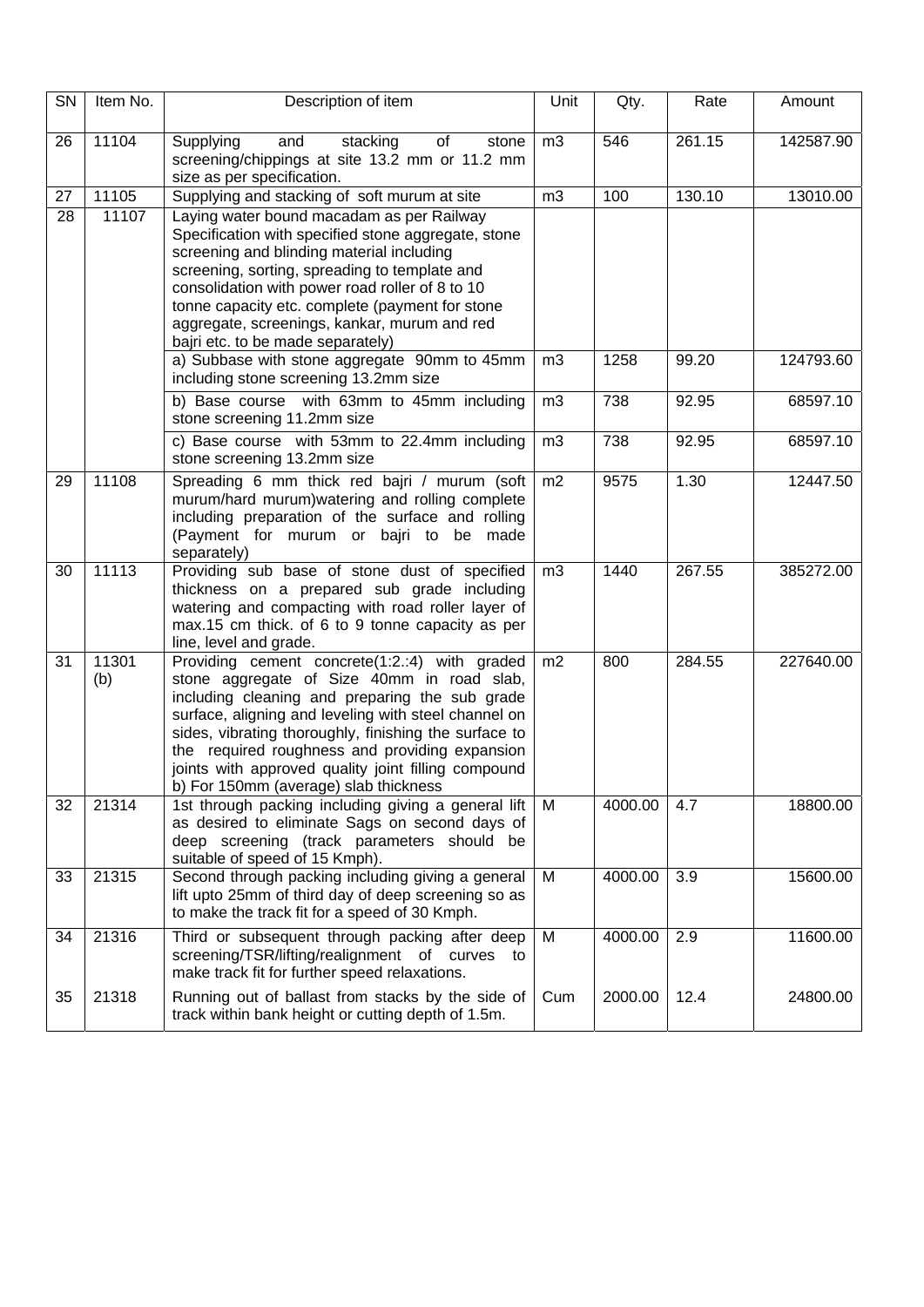|                  | <b>Schedule -B</b> |                                                                                                                                                                                                                                                                                                                                                                                                                                                                                                                                        |       |                |          |            |  |  |
|------------------|--------------------|----------------------------------------------------------------------------------------------------------------------------------------------------------------------------------------------------------------------------------------------------------------------------------------------------------------------------------------------------------------------------------------------------------------------------------------------------------------------------------------------------------------------------------------|-------|----------------|----------|------------|--|--|
| Sr.<br><b>No</b> | Item No.           | Description of item                                                                                                                                                                                                                                                                                                                                                                                                                                                                                                                    | Unit  | Qty.           | Rate     | Amount     |  |  |
| 36               | $NS-1$             | Placement of precast RCC segmental box with the<br>help of road crane at desired location, carefully by<br>pulling method, during traffic and power block with<br>all contractor's labours, tools and materials, crane,<br>machinery, preparation of surface as directed by<br>Engineer, including inserting Rly's 32mm dia rods<br>1200mm long in holes filling of joints by epoxy<br>mortar and laying of required sand including cost of<br>epoxy and sand.                                                                         | Tonne | 975            | 3092.01  | 3014709.75 |  |  |
| 37               | $NS-2$             | Removing of existing track including removing rails,<br>sleepers and ballast with all contractor's materials,<br>tools, plants and labours. This work is to be carried<br>out during traffic block for each bridge.                                                                                                                                                                                                                                                                                                                    | m     | 52             | 126.47   | 6576.44    |  |  |
| 38               | $NS-3$             | Laying of Track on newly laid box including filling of<br>ballast, laying on MBC sleepers, rails and lifting,<br>packing track to met out longitudinal alignment,<br>guauge, level of approaches to make track fit for 20<br>KMPH.                                                                                                                                                                                                                                                                                                     | m     | 52             | 132.26   | 6877.52    |  |  |
| 39               | $NS-4$             | Excavation of embankment/dismantling of existing<br>bridge by mechanical means such as Poclain/<br>Hitachi/JCB/ Jack hammer with compressor in case<br>of rocky strata for insertion of precast segments of<br>various sizes under existing track in all types of soil<br>mixed with ballast, boulders etc. whatsoever met<br>with complete and disposal of excavated material<br>by spreading on the cess and make up slope of<br>bank etc. as directed by Engineer at site upto 200<br>m lead and all lift on either side of bridge. | Each  | $\overline{4}$ | 32410.25 | 129641.00  |  |  |
| 40               | $NS-5$             | Supplying, cutting, bending, binding and fixing of<br>TMT steel reinforcement bars conforming to IS<br>specification. Item includes cost of transportation to<br>the site, loading & unloading with all contractor's<br>tools & plants etc complete as per instructions of<br>Engineer-In-charge<br>his<br>authorized<br>or<br>representative.                                                                                                                                                                                         | Tonne | 105            | 56819.02 | 5965997.10 |  |  |
| 41               | $NS-6$             | Providing<br>two coats of pure epoxy paint with<br>coloured pigment of specifications as per approved<br>by the Engineer-in-charge in PSC/RCC box on all<br>exposed surface as per relevant code and regular<br>practice of approved quality with one primer coat<br>and further two coats as decided by Engineer-in<br>charge including all labour, tool and material<br>complete.                                                                                                                                                    | m2    | 1650           | 294.32   | 485628.00  |  |  |
| 42               | $NS-7$             | Lifting of track consisting concrete sleepers by 50<br>mm under traffic to eliminate sag and maintain<br>desire profile with one round of through packing to<br>make track fit for 45 Kmph                                                                                                                                                                                                                                                                                                                                             | М     | 4000           | 23.00    | 92000.00   |  |  |
|                  |                    |                                                                                                                                                                                                                                                                                                                                                                                                                                                                                                                                        |       |                | Total    | 9701429.81 |  |  |

# **Note:- Clause No. 43.(i) Monthly Statement of Claim:**

Contractor shall prepare and furnish to the Engineer once in every month an account giving full and detailed particulars of all claims for any additional expenses to which the contractor may consider himself entitled to and of all extra or additional works ordered by the Engineer which he has executed during the preceding month and no claim for payment for any such work will be considered which has not been included in such particulars.

In pursuance of above, contractor shall submit his monthly statement of claims, as described in the said clause, for the works executed during the preceding month, latest by the 7th day of every month. If the contractor fails to submit the monthly statement of claims by due date, it shall be